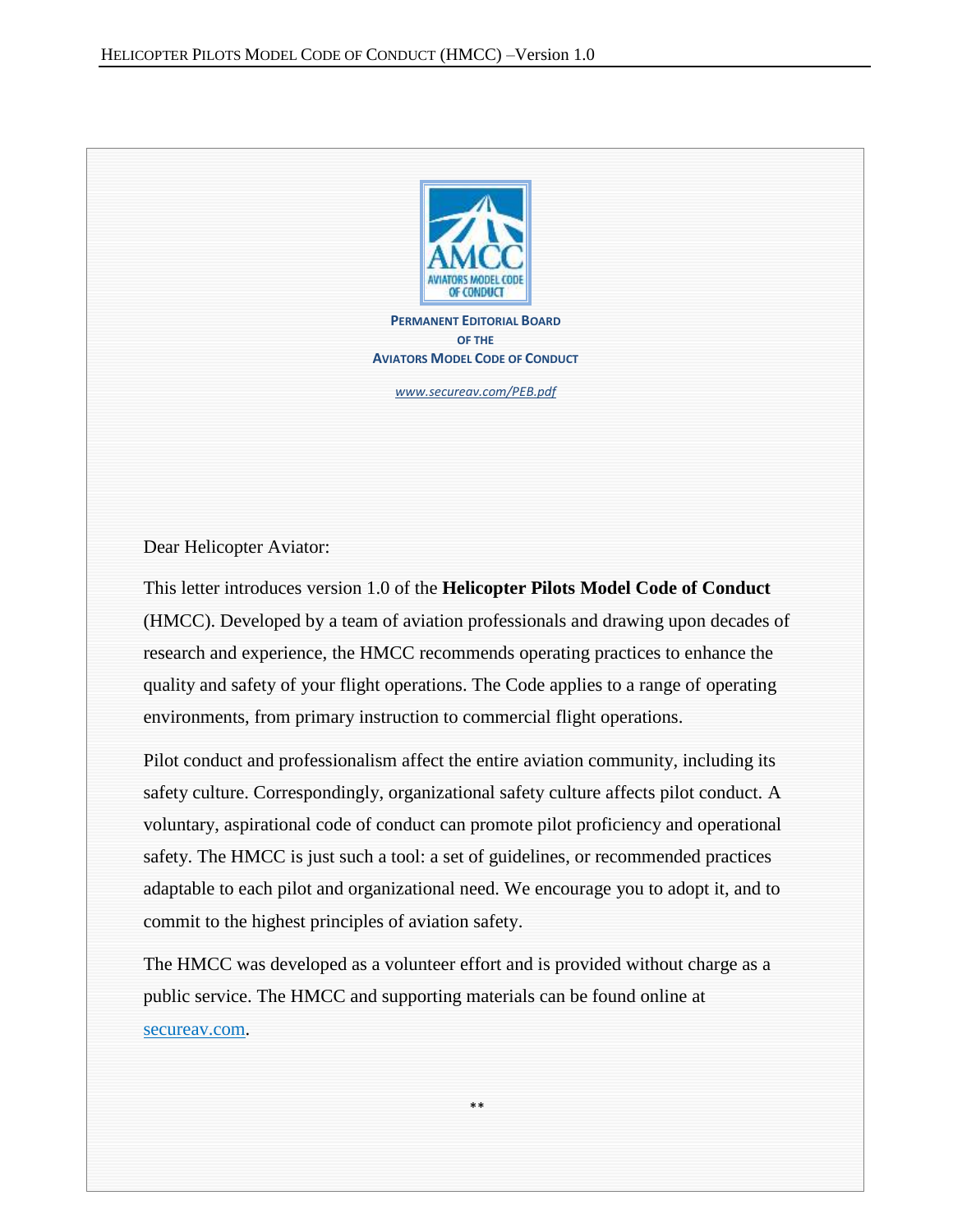**[BLANK]**

**VERSION 1.0**

# **HELICOPTER PILOTS MODEL CODE OF CONDUCT**



Tools to advance helicopter flight safety and professionalism

**Provided to the helicopter community by:**

*[Insert Sponsoring Entity]*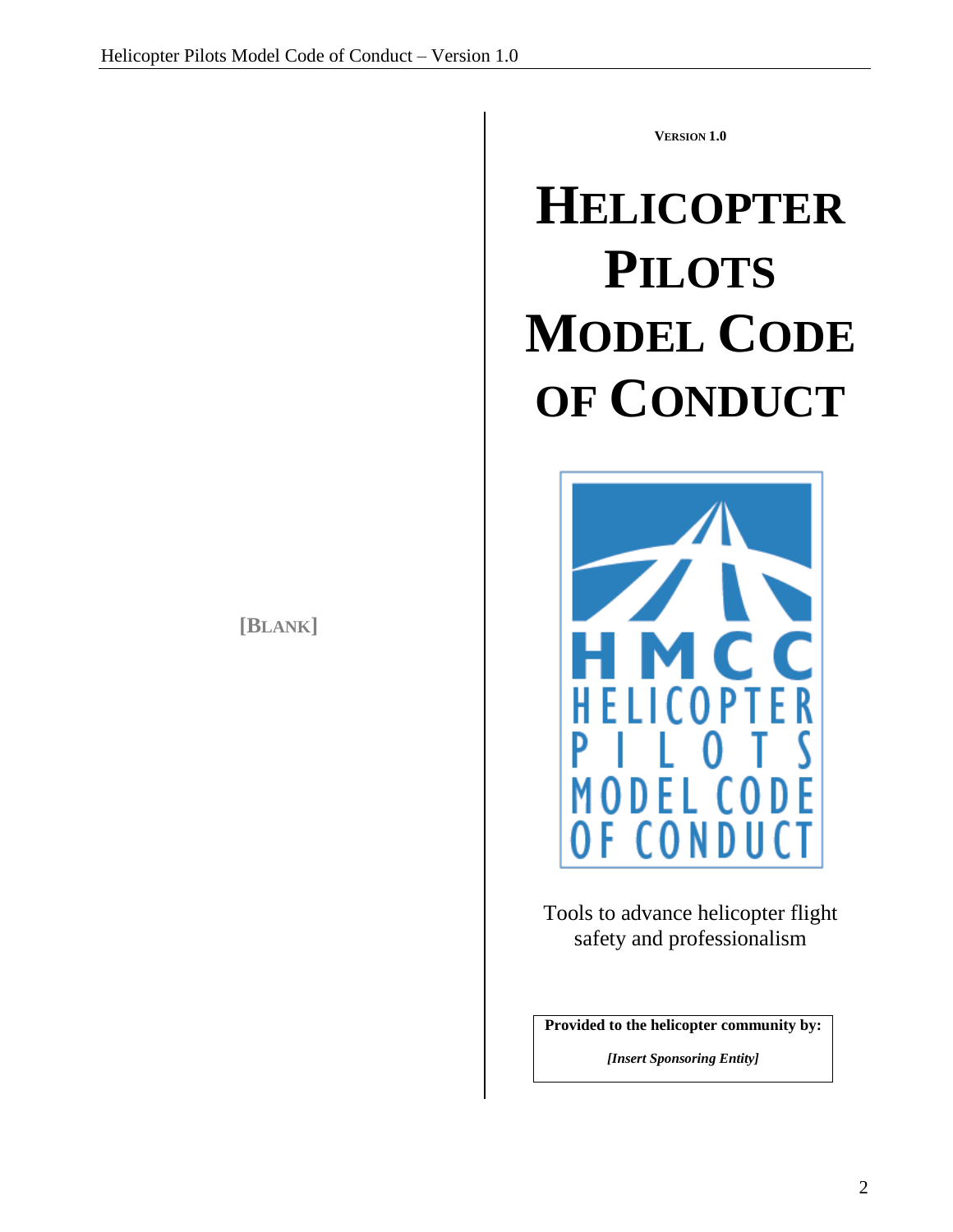# **I[NTRODUCTION](http://www.secureav.com/Comment-AMCC-Introduction.pdf)**

The HELICOPTER PILOTS MODEL CODE OF CONDUCT (HMCC) offers recommendations to advance helicopter [flight safety,](http://www.secureav.com/Comment-AMCC-I.a-General-Responsibilities.pdf) [airmanship,](http://www.secureav.com/Comment-AMCC-I.b-General-Responsibilities.pdf) and [professionalism.](http://www.secureav.com/Comment-AMCC-I.f-General-Responsibilities.pdf)

The Code of Conduct presents a vision of excellence for helicopter pilots. Its principles complement and underscore legal requirements.

The FAA Practical Test Standards (PTS) and comparable international materials set the standard of evaluation for pilot certification. As such, the PTS focus mainly on basic flying knowledge and skills. However, standards and regulations by themselves do not provide a framework for how to think and act in situations that may not be covered by procedures, checklists, or operating manuals. In contrast, the HMCC articulates broader guidance—a set of values—to help a pilot interpret and apply standards and regulations, and to confront the real world challenges that could lead to a mishap. The Code of Conduct is [a model,](http://secureav.com/Comment-AMCC-General.pdf) not a standard.

Users may customize this document—including [title,](http://secureav.com/Comment-AMCC-Title.pdf) [length,](http://secureav.com/Comment-AMCC-General.pdf) and [organization—](http://secureav.com/Comment-AMCC-General.pdf)to suit their needs. **An abbreviated version of the Code of Conduct suitable for lamination is available at** [<secureav.com/HMCC-listings-Page-html>](http://www.secureav.com/HMCC-Listings-Page.html). For further help with customization see "ADDITIONAL RESOURCES" (below).

The Code of Conduct will be most effective if users commit to the pursuit of professionalism as well as a firm grasp of the fundamentals of flight.

The Code of Conduct has seven sections, each presenting Principles and Sample Recommended Practices.

### *The Sections:*

- I. GENERAL RESPONSIBILITIES OF HELICOPTER P<sub>II</sub> OTS
- II. PASSENGERS AND PEOPLE ON THE SURFACE
- III. TRAINING AND PROFICIENCY
- IV. SECURITY
- V. ENVIRONMENTAL ISSUES
- VI. USE OF TECHNOLOGY
- VII. ADVANCEMENT AND PROMOTION OF AVIATION

#### *The Sample Recommended Practices:*

*Sample Recommended Practices* are suggestions for applying the principles of the Code of Conduct and tailoring them to pilots, owners, and operators. *Sample Recommended Practices may be reordered, modified or eliminated to satisfy the unique capabilities and requirements of each pilot, mission, helicopter, organization, and flight environment.* They are not presented in any order of importance. Instrument flight rule (IFR)-specific Sample Recommended Practices generally appear last.

### *The Commentary:*

Commentary on selected provisions of the Code of Conduct provides discussion, interpretive guidance, and suggested ways to adopt it. Intended primarily for flight department managers, policy administrators, and pilots who wish to explore the Code in greater depth, the Commentary is available at [<www.secureav.com>](http://www.secureav.com/). Published commentary on any provision does not imply greater importance of that provision. Additional provisions will be added as the Commentary evolves.

#### *Benefits of the Code of Conduct:*

The Code of Conduct benefits helicopter pilots and the aviation community by:

- $\Box$  highlighting practices to support safety and professionalism among helicopter pilots,
- $\Box$  promoting improved helicopter pilot training, airmanship, conduct, personal responsibility, and pilot contributions to the aviation community and society at large,
- $\Box$  encouraging the development and adoption of good judgment, ethical behavior, and commitment to continuous improvement,
- $\Box$  advancing self-regulation through the aviation community as an alternative to government regulation,
- $\square$  supporting improved communications between pilots, regulators, and others in the aviation industry, and
- $\Box$  promoting aviation and making flying a more rewarding and enjoyable experience.

*Note*: References to the United States Federal Aviation Administration (FAA) are used as examples. In all jurisdictions, applicable laws and regulations must be followed.

\*\*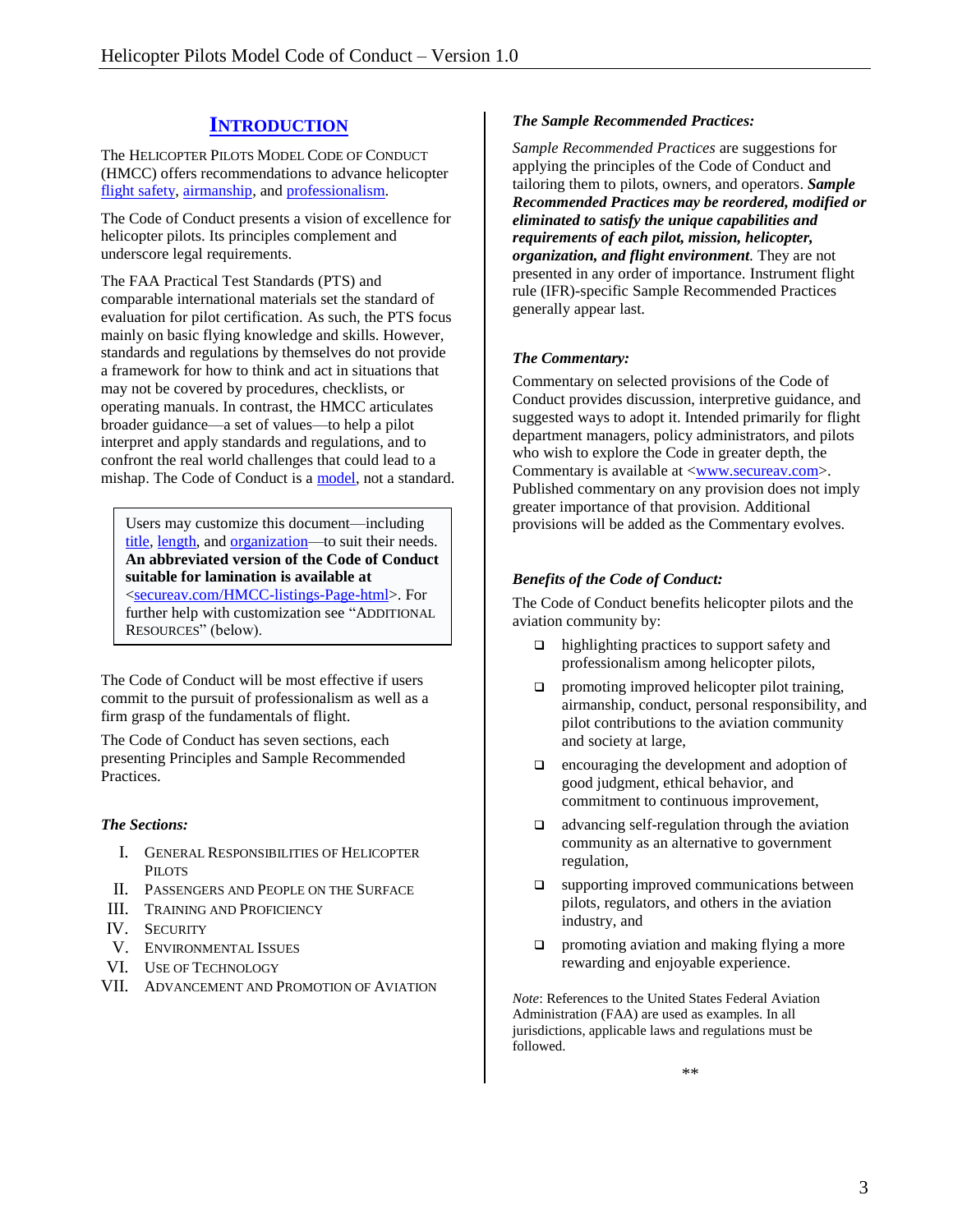# **HELICOPTER PILOTS MODEL CODE OF CONDUCT PRINCIPLES AND RECOMMENDED PRACTICE**

# **I. GENERAL RESPONSIBILITIES OF HELICOPTER PILOTS**

 **Helicopter pilots should:**

- **a. make safety the highest priority,**
- **b. seek excellence in airmanship,**
- **c. develop and exercise good judgment and sound principles of aeronautical decisionmaking,**
- **d. use sound principles of risk management to recognize and manage risks effectively,**
- **e. maintain situational awareness, and adhere to prudent operating practices and personal operating parameters (e.g., minimums),**
- **f. aspire to professionalism,**
- **g. act with responsibility and courtesy, and**
- **h. adhere to applicable laws, regulations, and industry guidance.**

*Explanation:* These General Responsibilities serve as a preamble to the Code of Conduct's other principles.

- $\Box$  Approach flying with seriousness and diligence, recognizing that your life and the lives of your passengers and others depend on you.
- $\Box$  Use risk management tools to identify, evaluate and mitigate hazards, and do not subject others to unnecessary risks.
- $\Box$  Understand and comply with the privileges and limitations of your certificates, licenses, and ratings, and ensure any endorsements are correct and current.
- $\Box$  Where appropriate, develop, use, periodically review, and refine checklists and minimums for all phases of flight. Review these materials regularly with an experienced instructor or other trusted mentor.
- $\Box$  Understand and remain within the safe area of the helicopter's height-velocity curve whenever practicable.
- $\Box$  Fly both high and low reconnaissance even if you are familiar with the area since obstacles could be added without notice.
- □ Check out-of-ground effect (OGE) performance, and when practicable perform an OGE hover/power check before landing in uncertain or unverified terrain or at high density altitudes if authorized by applicable rotorcraft flight manual (RFM).
- $\Box$  Recognize, accept, and plan for the costs of implementing proper safety practices.
- Develop conservative personal operating parameters reflecting experience, proficiency, and currency in challenging conditions, including poor weather, night operations, and off-airport operations.
- $\Box$  Be aware of personal susceptibility to (and seek to avoid or manage) distraction, fatigue, stress, and hazardous attitudes.
- Make personal wellness and an honest evaluation of your mental and physical fitness a precondition of each flight—for example, by using the *[I'M SAFE](http://www.faa.gov/air_traffic/publications/atpubs/aim/aim0801.html)* (Illness, Medication, Stress, Alcohol, Fatigue, Emotion) checklist.
- □ Establish conservative personal parameters for the use of supplemental oxygen and an awareness of your personal susceptibility to hypoxia. Consider use of a pulse oximeter. Use supplemental oxygen on flights when required by rule, at night, at higher altitudes, or any time it may be beneficial.
- □ Adhere to applicable rules and operating practices of your airport, flying club, school, FBO, flight center, or helicopter rental provider.
- $\Box$  Comply with applicable requirements for Airworthiness Directives (ADs). Understand the benefits of complying with recommended inspections and Service Bulletins (SBs).
- $\Box$  Within the scope of your operation, pilots should apply principles of safety management. Organizations of any size and scope will find value in applying the principles of a safety management system (SMS).
- □ Implement [Crew Resource Management](http://www.faa.gov/regulations_policies/handbooks_manuals/aviation/pilot_handbook/media/PHAK%20-%20Chapter%2017.pdf) (CRM), and [Single Pilot Resource Management](http://www.faa.gov/regulations_policies/handbooks_manuals/aviation/pilot_handbook/media/PHAK%20-%20Chapter%2017.pdf) (SRM) techniques, or similar practices to enhance a safety culture.
- $\Box$  Recognize the increased risks associated with flying at low altitude, in inclement weather (including reduced visibility environments), at night, in congested, urban, or confined areas, over water, over rugged, mountainous or forested terrain, and in slope, pinnacle, ridgeline, and other off-airport operations. Consider the particular risks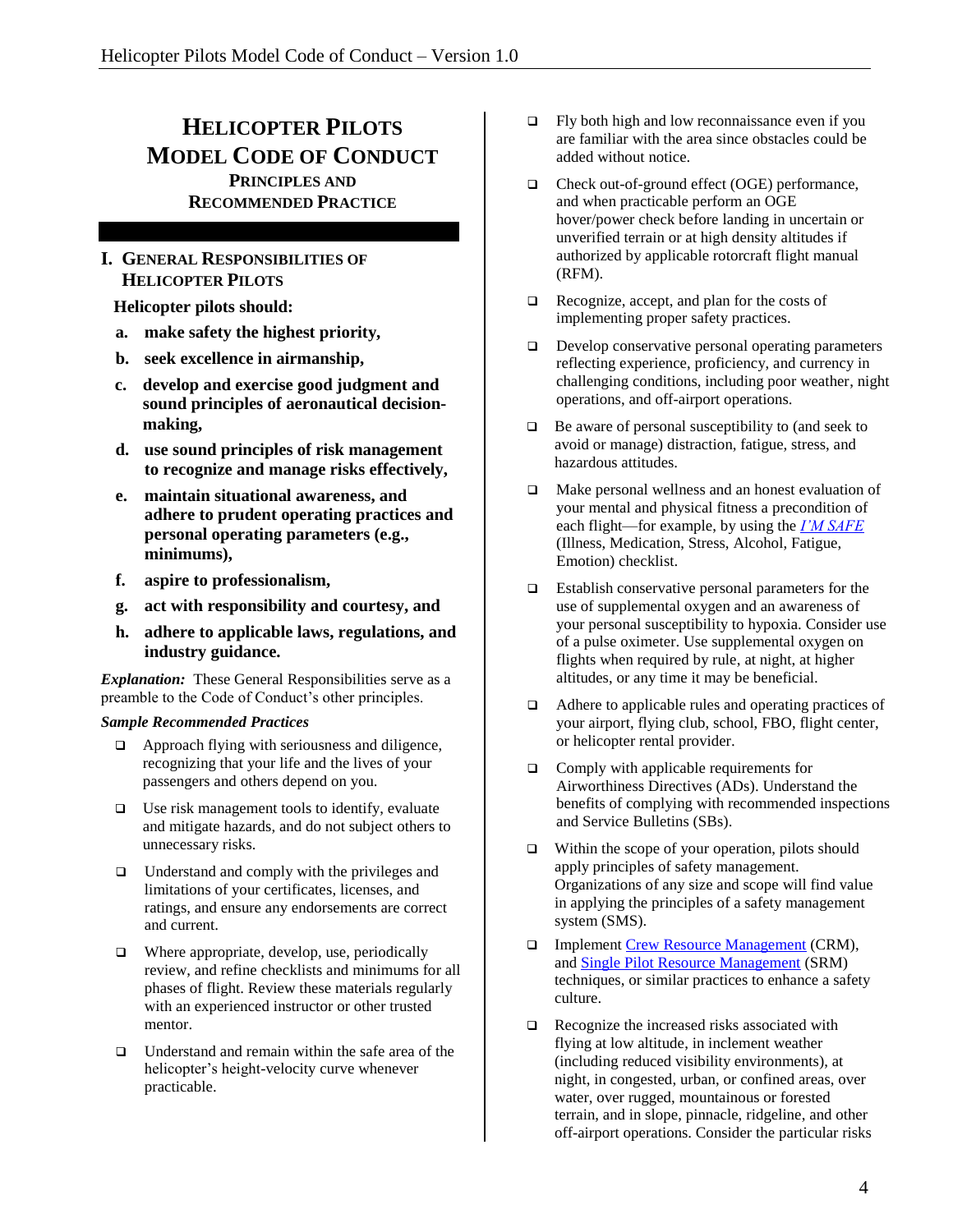of single-engine operations. Fly higher where practicable.

- $\Box$  Fly only as low as the mission requires.
- $\Box$  Always maintain an altitude that permits finding a safe area for landing during an emergency. Identify options for emergency landing and escape routes during confined-area landings and takeoffs.
- □ Minimize operations below 500 feet AGL except as required during takeoff and landing to minimize the threat of obstacles.
- $\Box$  Recognize the risk of a wire hazard environment. Appreciate that wire strike accidents are avoidable. In two-pilot operations, instruct the Pilot Monitoring (PM) to give high priority to searching for towers and wires, and callout such obstacles to the Pilot Flying (PF).
- □ See and be seen. Practice techniques for seeing and avoiding other aircraft. Scan for traffic continuously. Enhance your visibility through appropriate use of aircraft lights.
- $\Box$  Listen and be heard. Monitor appropriate frequencies to remain aware of other aircraft, and accurately inform other pilots of your position and intentions. Use proper common air-to-air frequencies.
- □ Monitor and report. Identify safety and compliance issues, and communicate them appropriately.
- When departing a non-airport environment, include an upward-looking scan—recognizing that airplane pilots often do not anticipate ascending helicopters.
- □ Brief and maintain a sterile cockpit for taxi, takeoff, hovering, landing, and other critical phases of flight.
- $\Box$  Improve safety margins by planning and flying conservatively.
- $\Box$  File a flight plan or communicate your intended flight itinerary to ground personnel prior to departure, even when flying locally.
- Recognize that charts may not necessarily reflect all obstructions. For example, sectional aeronautical charts do not include man-made obstructions below 200 ft. AGL. Maintain chart currency.
- $\Box$  Refuse to fly a helicopter that is not airworthy because of mechanical discrepancies, failure to meet inspection requirements, or for any other reason.
- □ Operate rental helicopters as if you owned them, and communicate all discrepancies or exceedances (such as overspeeds, overboosts, overtemps) effectively and promptly. Return helicopters in an equal or better state of cleanliness than received.
- □ For flights to or from airports, check NOTAMS and include review of the Airport Facilities Directory (AF/D) and other resources to ascertain each airport's helicopter altitude(s), traffic pattern requirements, and surrounding terrain and obstruction information. Avoid the flow of fixedwing aircraft, unless directed otherwise by ATC. For off-airport flights, include review of relevant data bases, maps, and local knowledge.
- Calculate weight and balance, consider the effect of wind on fuel reserves and range, and consider diversion alternatives.
- $\Box$  Identify and adapt to changing flight conditions based on sound principles of airmanship and risk management. Be prepared to alter your flight plan accordingly or abort your flight.
- Remain aware of deteriorating weather and other circumstances that may make continued flight unsafe; either land, divert, or continue under instrument flight rules, as appropriate.
- $\Box$  Be particularly aware of crosswinds and tailwinds when landing, departing, and hovering. Avoid such conditions where practicable.
- □ Undertake *hot refueling* (refueling with engine(s) operating or rotor blades turning) only when absolutely necessary, and per standard operating procedures (SOPs). SOPs should restrict hot fueling to jet fuel, and require trained and qualified ground personnel, and a qualified pilot at the controls.
- $\Box$  Be familiar with the use and location of fire suppression equipment.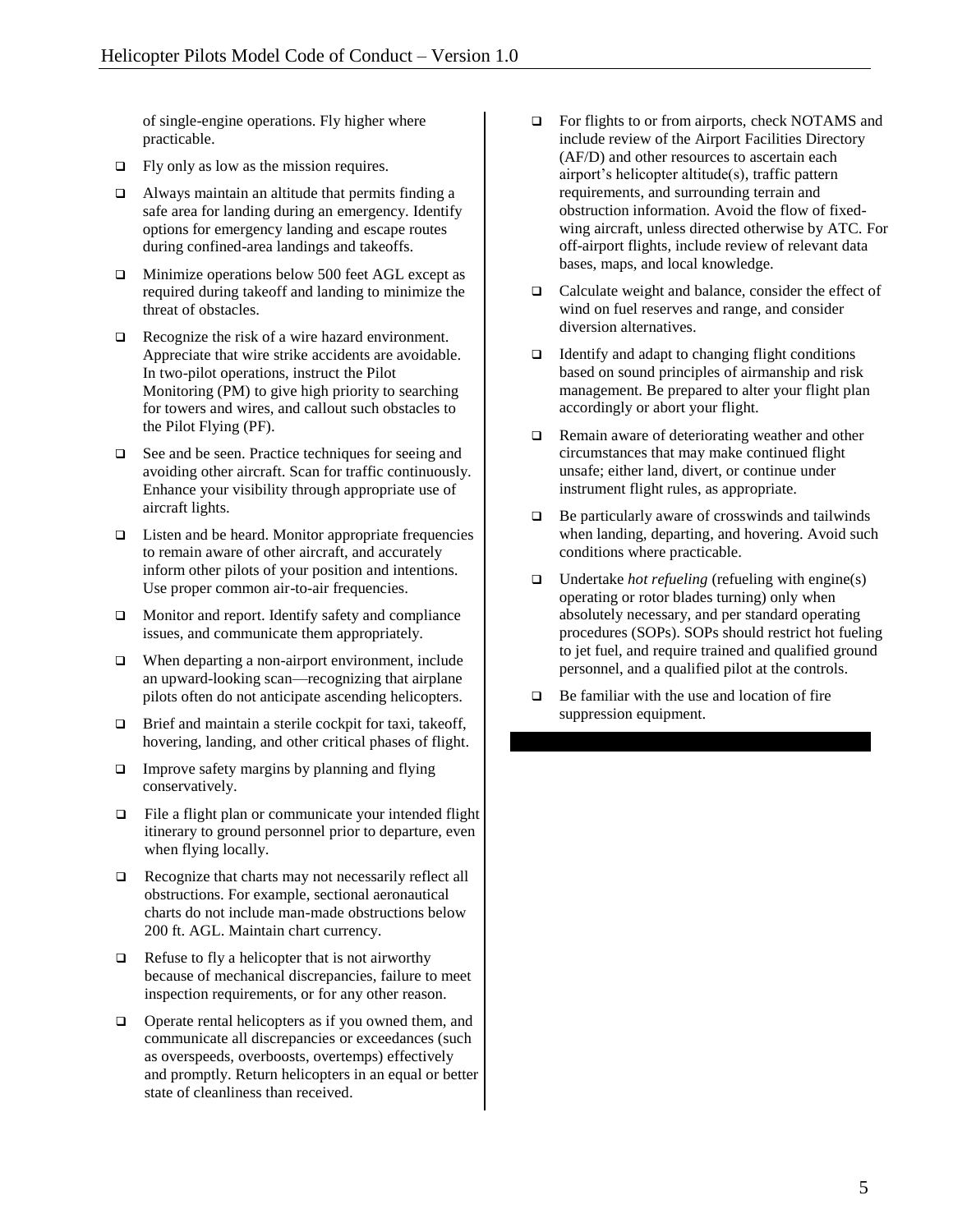# **II. PASSENGERS AND PEOPLE ON THE SURFACE**

 **Helicopter pilots should:**

- **a. maintain passenger safety first and then passenger comfort,**
- **b. manage (and avoid unnecessary) risk to passengers, to people and property on the surface, and to people in other aircraft,**
- **c. brief passengers on flight and emergency procedures, and inform them of any significant or unusual risk associated with the flight,**
- **d. seek to prevent unsafe conduct by passengers, and**
- **e. avoid operations that may alarm, disturb, or endanger passengers or people on the surface.**

*Explanation***:** Pilots are responsible for the safety and comfort of their passengers. Passengers place their lives and trust in pilots' hands, and pilots should exercise due care on their behalf. Such care includes, but is not limited to, disclosing risks, and exercising prudent risk management. Pilot responsibility extends to people on the ground and in other aircraft.

- $\Box$  Keep passengers safe, as though they were your family members.
- □ Act professionally towards your passengers.
- □ Conduct a thorough passenger safety briefing for each flight (see ADDITIONAL RESOURCES below).
- Ascertain the flight experience and concerns of each passenger. Incorporate this knowledge into the safety briefing and flight operation.
- $\Box$  Disclose risks to each passenger, address their concerns or anxieties regarding flight operations, and accept a prospective passenger's decision to refrain from participating.
- **Q** Remember that passenger safety begins on the ramp before ever entering the helicopter. Watch passengers closely and keep them clear of hazards (for example, rotors, propellers, fuel trucks, slippery surfaces).
- Always brief passengers on the helicopter danger zone and keep passengers outside that zone.
- $\Box$  Whenever practicable, stop rotors before boarding or deplaning passengers, or use ground safety personnel to load/unload passengers.
- □ Instruct passengers to carry luggage and all other objects below waist-level, and to secure all hats and other objects.
- $\Box$  Instruct passengers to maintain eye contact with the pilot when boarding or deplaning. To avoid tail rotor hazard, do not allow passengers to walk behind the aircraft.
- $\Box$  Instruct passengers to immediately sit and wait for assistance if blinded by dirt or other foreign objects while boarding or deplaning.
- $\Box$  Require that passengers wear seat belts and shoulder harnesses. Consider providing hearing protection, such as intercom-equipped headsets.
- $\Box$  Instruct passengers to avoid touching or obstructing critical flight controls. If practicable, disable or remove controls from front passenger seat when occupied by a non-qualified person.
- □ Encourage passengers to serve as safety resources—for example, by having them identify towers, wires, and other obstacles or nearby aircraft, organize charts, and keep track of landmarks.
- $\Box$  Assess unfamiliar passengers for potential safety and security problems.
- $\Box$  Refuel with passengers on board only when appropriate and authorized, and when the operation can be safely conducted with crew standing by to evacuate if needed. Do not undertake *hot fueling* with passengers aboard.
- Maintain insurance policies for adequate coverage of helicopter, crew and passengers, and understand and comply with all policy terms and limitations.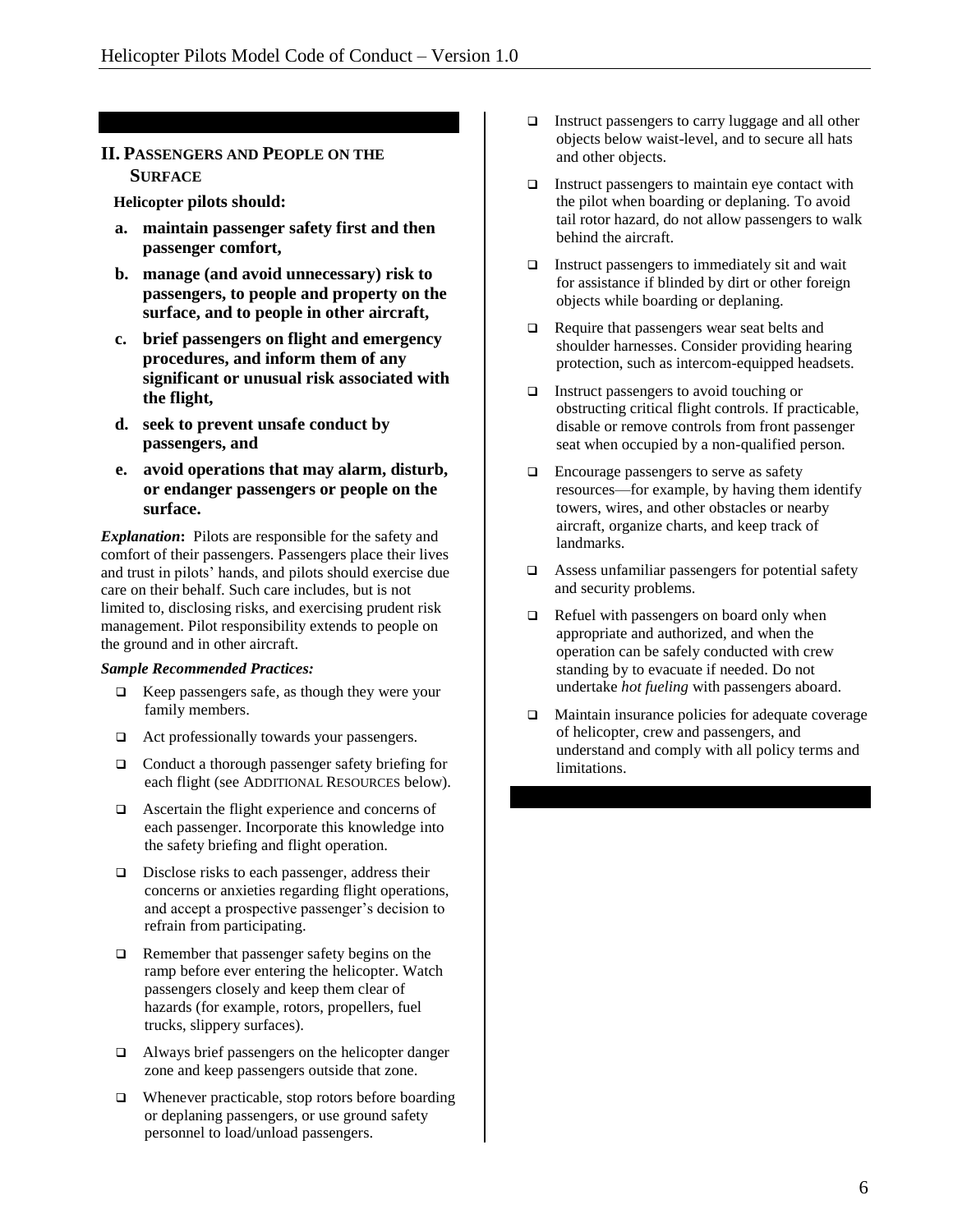# **III. TRAINING AND PROFICIENCY**

### **Helicopter pilots should:**

- **a. participate in regular training to maintain proficiency beyond minimum requirements,**
- **b. participate in flight safety education programs,**
- **c. remain vigilant and avoid complacency,**
- **d. train to recognize and deal effectively with emergencies,**
- **e. prepare for and review each lesson carefully, and**
- **f. maintain an accurate log to document training and currency.**

*Explanation:* Training and proficiency underlie aviation safety. Recurrent training is a primary component of proficiency and should include both air and ground training. Each contributes significantly to flight safety and neither can substitute for the other. To be most effective, training must often exceed legal requirements.

- $\Box$  Pursue a rigorous, lifelong course of aviation study.
- $\Box$  Consider a training plan (and where applicable, professional development programs) that will yield new ratings, certificates, and endorsements.
- Develop and follow a training regimen that incorporates the assessment of your progress, ensures your flight instructor or mentor communicates such assessment to you, and provides opportunity for your input.
- $\Box$  Invite constructive criticism from your fellow aviators and provide the same when asked.
- $\Box$  Learn appropriate use of the rotorcraft flight manual to determine your helicopter's limitations, calculate performance, plan flights, properly secure cargo, determine fuel requirements, calculate weight and balance and know applicable emergency procedures.
- $\Box$  Develop decision-making and risk-management skills. Integrate *stick-and-rudder* and scenariobased training.
- Do not allow simulated emergencies to become actual emergencies. Recognize that student response to simulated emergencies can lead to actual emergencies.
- $\Box$  Incorporate simulator programs into the training program, with an emphasis on emergency procedures, including inadvertent flight into IMC (IIMC), and system loss, recognition, and recovery.
- $\Box$  Recognize the risks of brown-outs, white-outs, and other degraded visual environments, and train to avoid, mitigate, or respond effectively.
- □ Complete wire-avoidance training—and learn obstacle and wire avoidance techniques.
- $\Box$  Pilots flying with semi-rigid or teetering rotors should understand *mast-bumping*, including applicable speeds, density altitudes, weights, maneuvers, negative load factors, and center of gravity considerations. Pilots flying with articulated rotors should understand *ground resonance*, its cause and how to avoid and respond effectively.
- Understand the hazards created by rotor wash and learn to avoid hovering too close to people, property, and other aircraft.
- $\Box$  Understand your authority and responsibilities as pilot in command, including declaring an emergency when appropriate.
- □ Train for flight in challenging environments such as over water, remote areas, desert, or mountainous terrain, or during off-airport operations.
- $\Box$  Complete initial and recurrent mission training appropriate to anticipated specialized operations.
- □ Train for survival, and carry adequate survival equipment, apparel, and drinking water.
- □ Understand the unique risks and need for vigilance in taxi and runway operations, including operations near hangars, airplanes, and obstructions. Recognize that assessing distance from rotors is challenging.
- $\Box$  Develop a practical understanding of the mechanics, systems, and unique risks of each helicopter you fly.
- □ Learn how to determine and adhere to airworthiness requirements for each helicopter you fly, and confirm its airworthiness before each flight.
- $\Box$  Understand and use appropriate procedures in the event of system malfunctions (for example, electrical or hydraulic failure, lost communications, instrument problems, tail rotor drive malfunction).
- □ Achieve and maintain proficiency in the operation of avionics and automation.
- $\Box$  Know current aviation regulations and understand their implications and intent.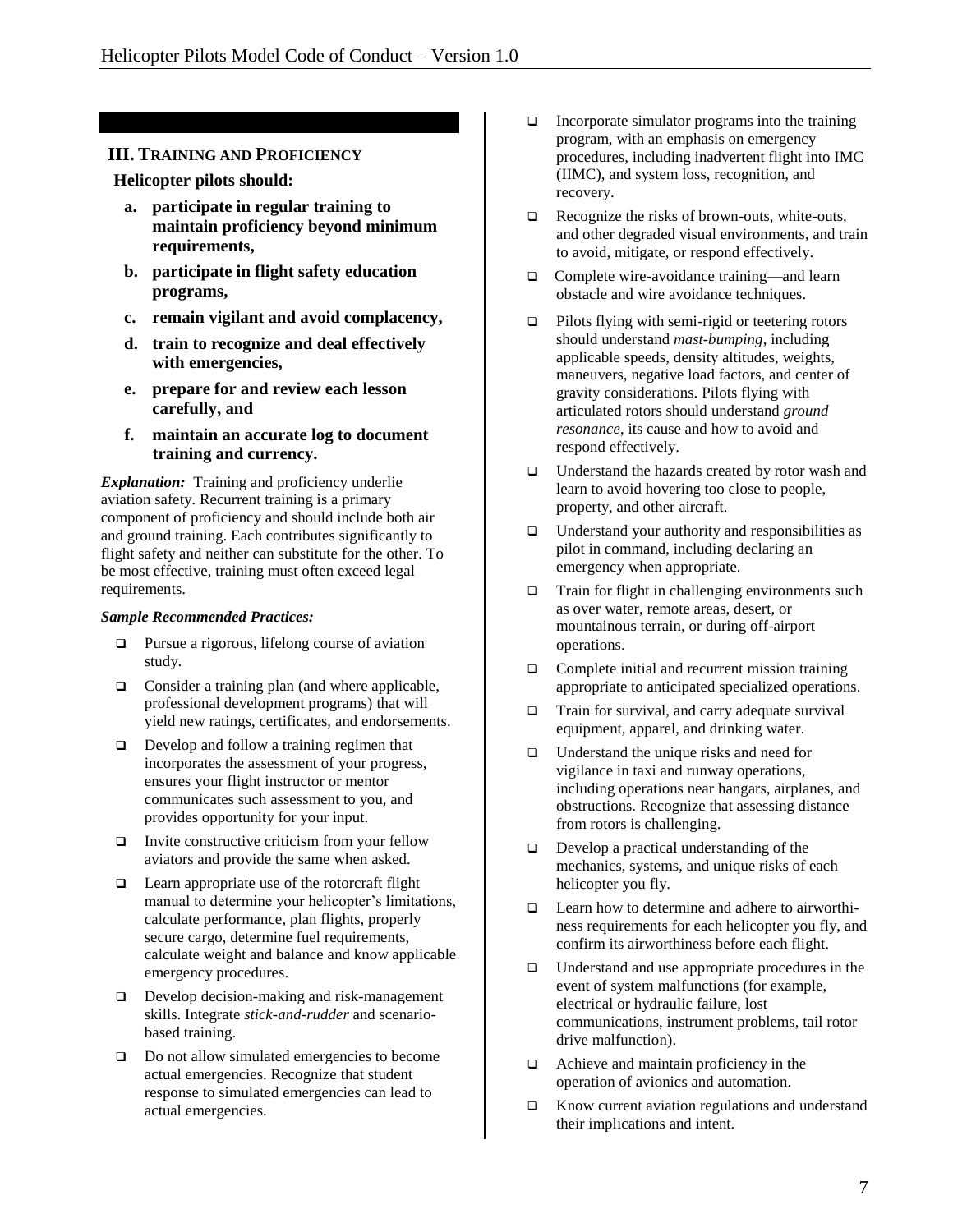- □ Participate in the FAA Pilot Proficiency Program ("WINGS").
- $\square$  Stay current with diverse and relevant aviation publications.
- $\Box$  Develop a systematic approach to obtaining timely weather briefings from an approved weather source and evaluating flight conditions.
- □ Obtain adequate training before flying an unfamiliar helicopter, or with unfamiliar systems, even if you have flown that type in the past.
- Recognize that helicopter pilots must constantly exercise creative thinking in response to unforeseen challenges.
- Recognize that some emergency scenarios should not be practiced in the absence of a flight instructor.
- $\Box$  Join type clubs or support organizations for the helicopter you fly to learn more about their capabilities, limitations, and safe operation.
- □ Conduct a periodic review of recent accidents and incidents, focusing on probable causes.
- $\Box$  Periodically demonstrate mastery of applicable practical test standards (PTS), and train to exceed PTS minimums.
- **I** Maintain currency that exceeds minimum regulatory requirements.
- $\Box$  Avoid practicing training maneuvers in busy airspace or over congested areas, and employ a safe altitude in the practice area.
- Debrief each flight; review your mistakes and any unnecessary risks taken; and how to improve your performance on your next flights.
- □ Consider maintaining a log to track errors and lessons learned on each flight.
- $\Box$  Register at  $\langle$ [www.faasafety.gov](http://www.faasafety.gov/)> to receive announcements of safety meetings and literature, and to review appropriate safety courses.
- $\Box$  Recognize the particularly acute risks of IIMC, and train to avoid and depart safely from IIMC.
- $\Box$  Fly often enough to maintain proficiency in day, night, VFR, and IFR conditions, consistent with your ratings.
- $\Box$  Complete the equivalent of a Flight Review annually, and, if instrument rated, complete an instrument proficiency check (IPC) every six months.
- If instrument rated, practice partial panel skills at least every three months.

# **IV. SECURITY**

 **Helicopter pilots should:**

- **a. seek to maintain the security of all persons and property associated with their aviation activities,**
- **b. remain vigilant and immediately report suspicious, reckless, or illegal activities,**
- **c. become familiar with the latest security regulations, and**
- **d. avoid special-use airspace except when approved or necessary in an emergency.**

*Explanation***:** Security pertains to measures taken to protect aircraft and/or occupants from criminal or terrorist acts. It also includes measures taken by pilots to avoid inadvertently becoming a real or perceived security threat. Enhanced security awareness is essential to the safety and viability of the aviation community. Threats to security demand effective responses. This section addresses the pilot's essential role in promoting national security and preventing criminal acts.

- Check NOTAMS, including Temporary Flight Restrictions (TFR) thoroughly during preflight preparation, and obtain updates during long flights, with an emphasis on airspace restrictions.
- **Periodically review military intercept procedures.** Monitor 121.5 MHz when practicable.
- Always use a transponder with altitude encoding if equipped and operable unless otherwise authorized or directed by ATC.
- $\Box$  Report suspicious behavior and other security concerns to the appropriate authorities.
- $\Box$  Secure your helicopter if it will be unattended. Use additional or enhanced locks or other antitheft mechanisms to secure all aircraft, as appropriate.
- Query passengers regarding hazardous materials, weapons, and ammunition in their luggage or on their person.
- □ Confirm that ramp access gates are closed securely behind you to prevent *tailgating* by unauthorized persons.
- Challenge irregularities, including unauthorized or suspicious persons.
- **Become familiar with the means to report and** deter suspicious activities, such as the General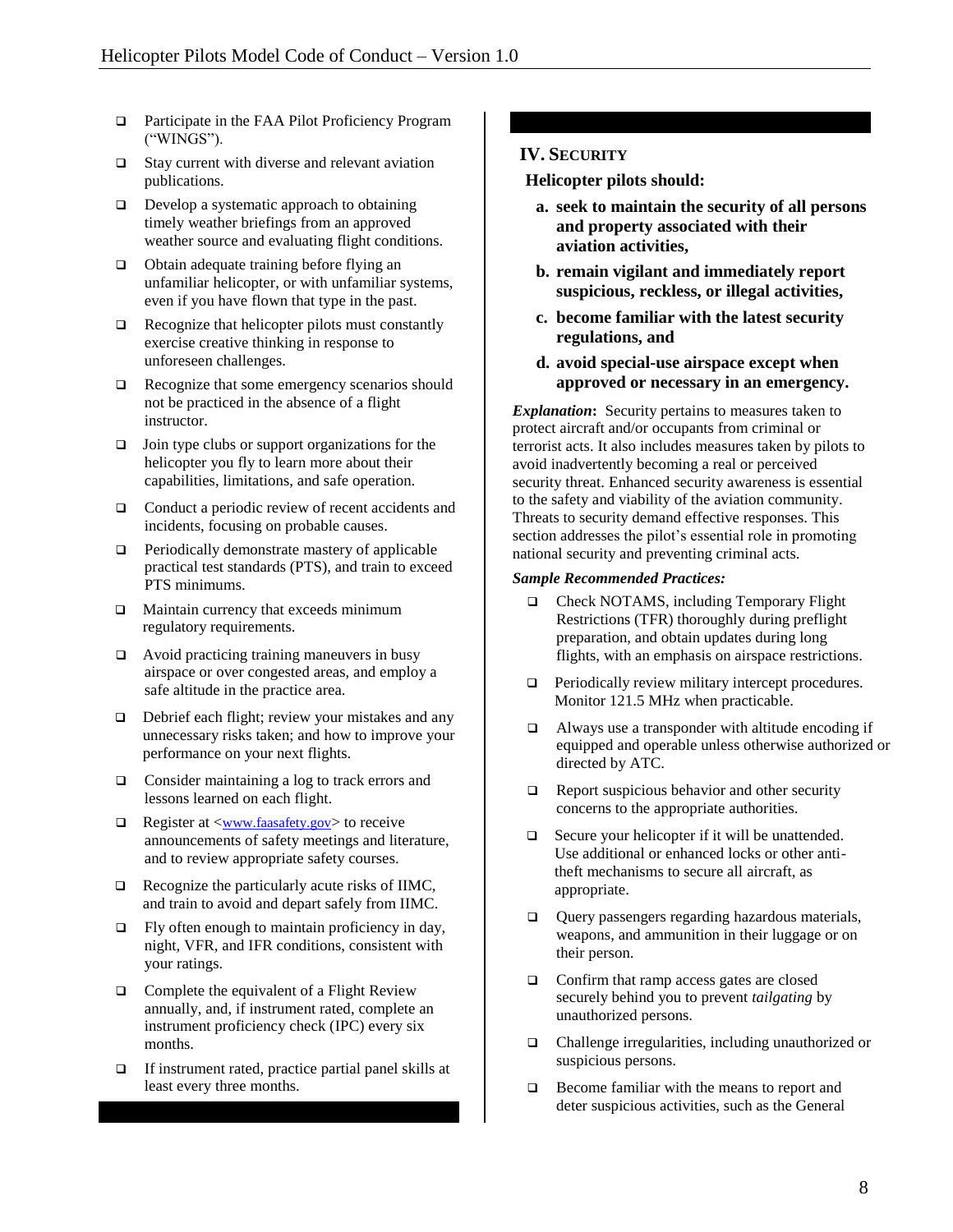Aviation Secure Hotline (866-GA-SECURE / 866-427-3287).

- □ Complete security training applicable to your flight operations.
- □ Do not deviate from an active flight plan (IFR or VFR) or clearance without notifying the appropriate air traffic facility.
- □ To help avoid special use airspace, use ATC radar advisories, or consider flying IFR if practicable.

#### **V. ENVIRONMENTAL ISSUES**

 **Helicopter pilots should:**

- **a. recognize and seek to mitigate the environmental impact of helicopter operations,**
- **b. minimize the discharge of fuel, oil, and other chemicals into the environment during refueling, preflight preparations, servicing, and flight operations,**
- **c. respect and protect environmentally sensitive areas,**
- **d. comply with applicable noise-abatement procedures and mitigate aircraft noise near noise-sensitive areas, and**
- **e. adhere to prudent hazardous materials handling procedures.**

*Explanation:*Environmental issues can hamper operations, increase regulatory burdens, and close airports and helipads. Reducing pollution caused by aviation will reduce health problems, protect the environment, and lessen unfavorable public perceptions.

- Adopt environmentally sound and legally compliant procedures for fuel sampling, defueling, and disposing of fuel samples.
- □ Learn and adopt environmentally responsible methods for all aspects of aircraft care, especially degreasing, de-icing, aircraft washing, and handling run-off.
- Adhere to applicable noise abatement procedures (manufacturer's recommended; voluntary and regulatory), provided safety is maintained.
- $\Box$  If practicable, fly well above or avoid residential and other noise-sensitive areas [at least 2,000 AGL].
- □ Consider the impact of helicopters on wildlife, and conform to recommended practices (such as National Park Service minimum altitudes) when flying near wilderness and other environmentally sensitive areas.
- $\Box$  Be aware of the noise signature of your helicopters, and follow recommended procedures to reduce noise, provided safety is maintained.
- □ Consider the extensive "Fly Neighborly" noise abatement resources available from the Helicopter Association International at [<www.rotor.com/Operations/FlyNeighborly.aspx>](http://www.rotor.com/Operations/FlyNeighborly.aspx).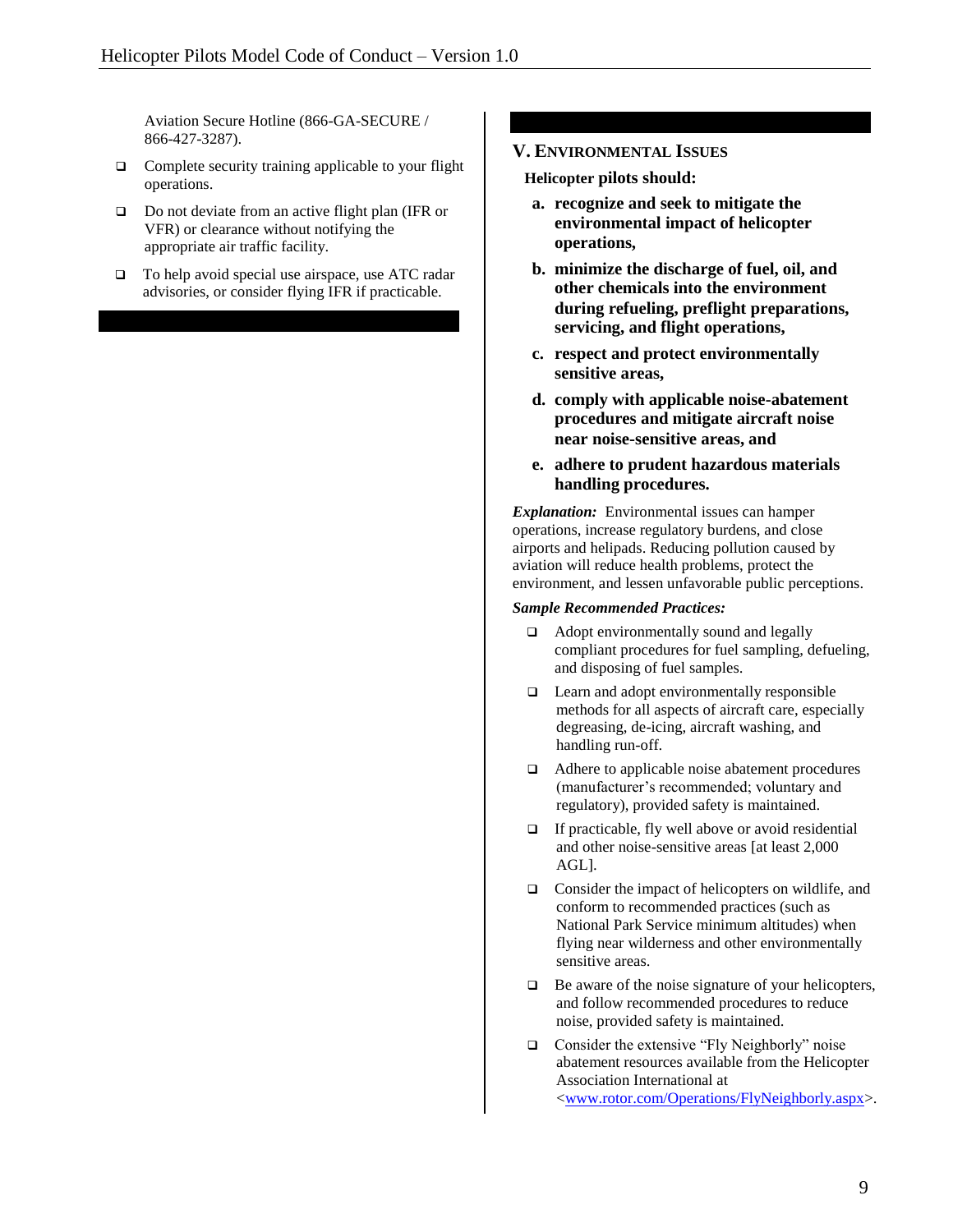□ Patronize service providers (such as FBOs, repair services, and aircraft cleaners) that adhere to environmentally friendly practices. **VI.** USE OF **TECHNOLOGY** 

 **Helicopter pilots should:**

- **a. become familiar with and properly use appropriate technologies,**
- **b. monitor applicable airport advisory frequencies and report position accurately when approaching airports without an operating control tower and other higherrisk areas,**
- **c. use transponders or other positionindicating technologies during flight operations, as directed by ATC. Use ATC radar advisories for VFR enroute operations,**
- **d. carry redundant transceivers and navigational equipment and use them in appropriate circumstances, and**
- **e. use flight simulators and training devices as available and appropriate.**

*Explanation***:** Innovative, compact, and inexpensive technologies have greatly expanded the capabilities of helicopters. This section encourages the use and promotion of such safety-enhancing technologies.

- $\Box$  When practicable, invest in new technologies that advance flight safety. Learn and understand the features, limitations, and proper use of such technologies.
- □ Consider keeping back-up and redundant communication/navigation devices accessible. Include extra batteries or a back-up power supply.
- $\Box$  Inspect and maintain avionics and flight instruments to keep them operational, current, and approved for the intended flight.
- When installing an ELT, consider 406 MHz technology.
- □ Consider use and registration of a personal locator beacon.
- $\Box$  Report inoperative navigation aids and areas of poor radio/signal coverage to the appropriate authority.
- $\Box$  Maintain basic flying and navigating skills to enhance safety in the event of failure or absence of advanced instrument displays or automation.
- Avoid flying in, near or beneath moderate or higher weather radar returns, especially when thunderstorms are present or forecast. Understand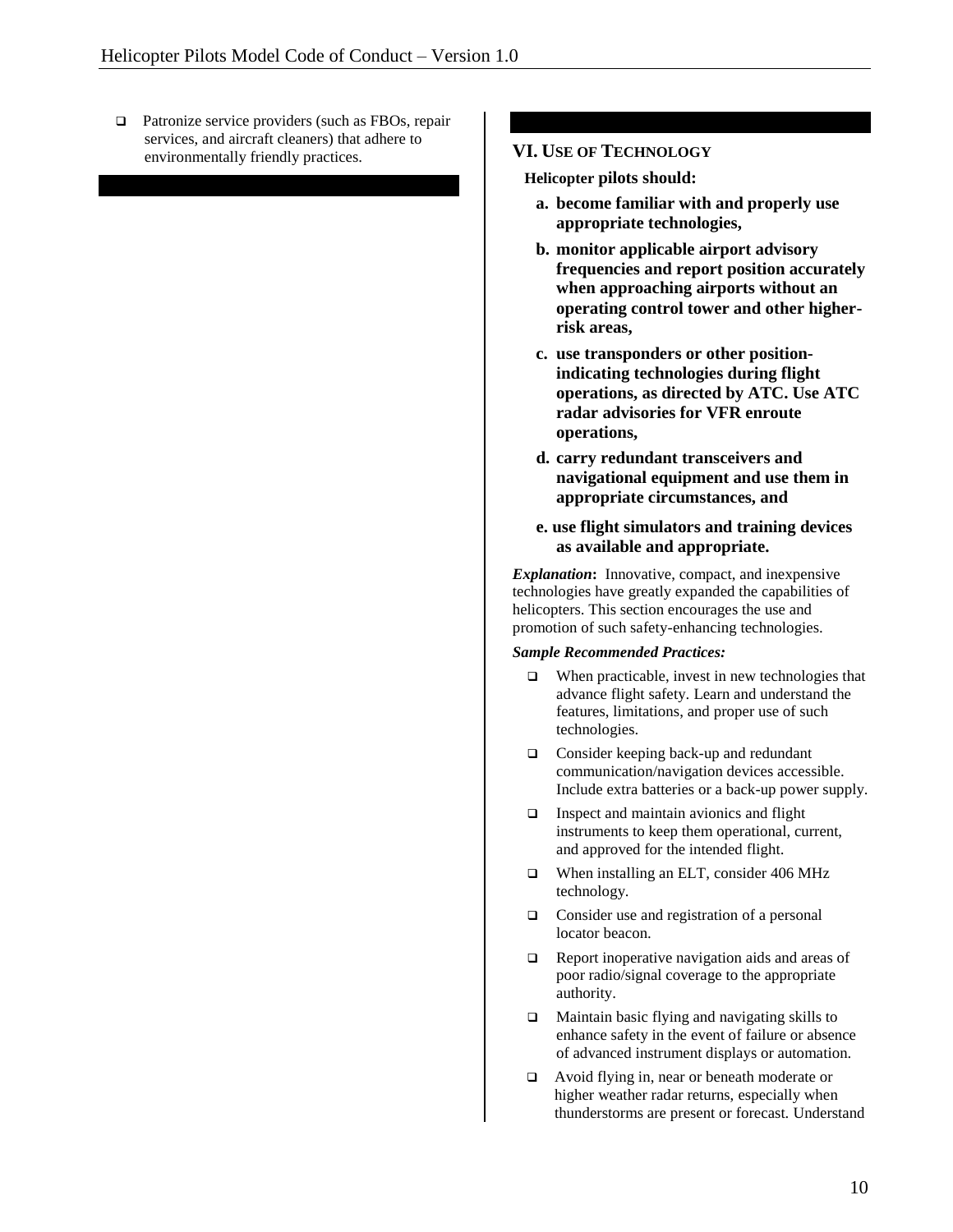the latency of satellite-based weather imagery. Seek frequent ATC or AFSS weather updates.

- □ Consider installing enhanced occupant restraints.
- $\Box$  When operations dictate, consider the benefits of night vision goggles (NVG) for night operations, particularly in hostile/low light conditions. Recognize the special training and aircraft certification required for use of NVG and many other technologies.
- $\Box$  Consider use of a helicopter terrain awareness and warning system (HTAWS).
- $\Box$  Consider the use of flight data monitoring and tracking equipment to record actions of the flight crew, and use the data to improve training and pilot flight operations.
- $\Box$  Operate with an autopilot or a qualified second pilot if practicable and authorized when flying in IMC and/or at night.
- **Properly manage autoflight systems. Understand** that programming avionics may cause distractions and that distractions may lead to errors, particularly during critical phases of flight.
- $\Box$  Operate with attitude-indicator (AI) system redundancy if practicable, and maintain partialpanel proficiency in IMC. Learn recovery techniques from instrument failure in IMC.

# **VII. ADVANCEMENT AND PROMOTION OF AVIATION**

#### **Helicopter pilots should:**

- **a. advance and promote aviation safety and adherence to this Code of Conduct,**
- **b. participate in and contribute to organizations that promote aviation, and volunteer their skills to contribute to society at large—and encourage other pilots to do so as well,**
- **c. demonstrate appreciation for aviation professionals and service providers,**
- **d. advance an aviation culture that values openness, humility, positive attitudes, and the pursuit of personal improvement,**
- **e. promote ethical behavior within the aviation community, and**
- **f. mentor new and future helicopter pilots.**

*Explanation***:** Vigilance and action are essential to ensure aviation vitality and to enhance the aviation community*.*

- □ Strive to adopt the Code of Conduct.
- $\Box$  Recognize a responsibility to promote safety among your fellow pilots.
- $\Box$  Consider your responsibility to report dangerous behavior to other helicopter pilots.
- Serve as an *aviation ambassador* to the public by providing accurate information, refuting misinformation concerning aviation activities, and by encouraging potential student pilots.
- Recognize that your actions can reflect upon the entire aviation community.
- $\Box$  Be sensitive to the impact of your helicopter on fixed-wing aviators and equipment recognizing that some fixed-wing aviators do not understand how helicopters integrate into the GA environment.
- $\Box$  Make charitable use of your aviation resources (for example, by participating in disaster relief efforts or donating flight time to youth and environmental programs).
- **Q** Consider volunteering for organizations such as the Civil Air Patrol or Coast Guard Auxiliary as a way to give back to the community.
- $\Box$  Express appreciation to controllers and service personnel for their valuable assistance.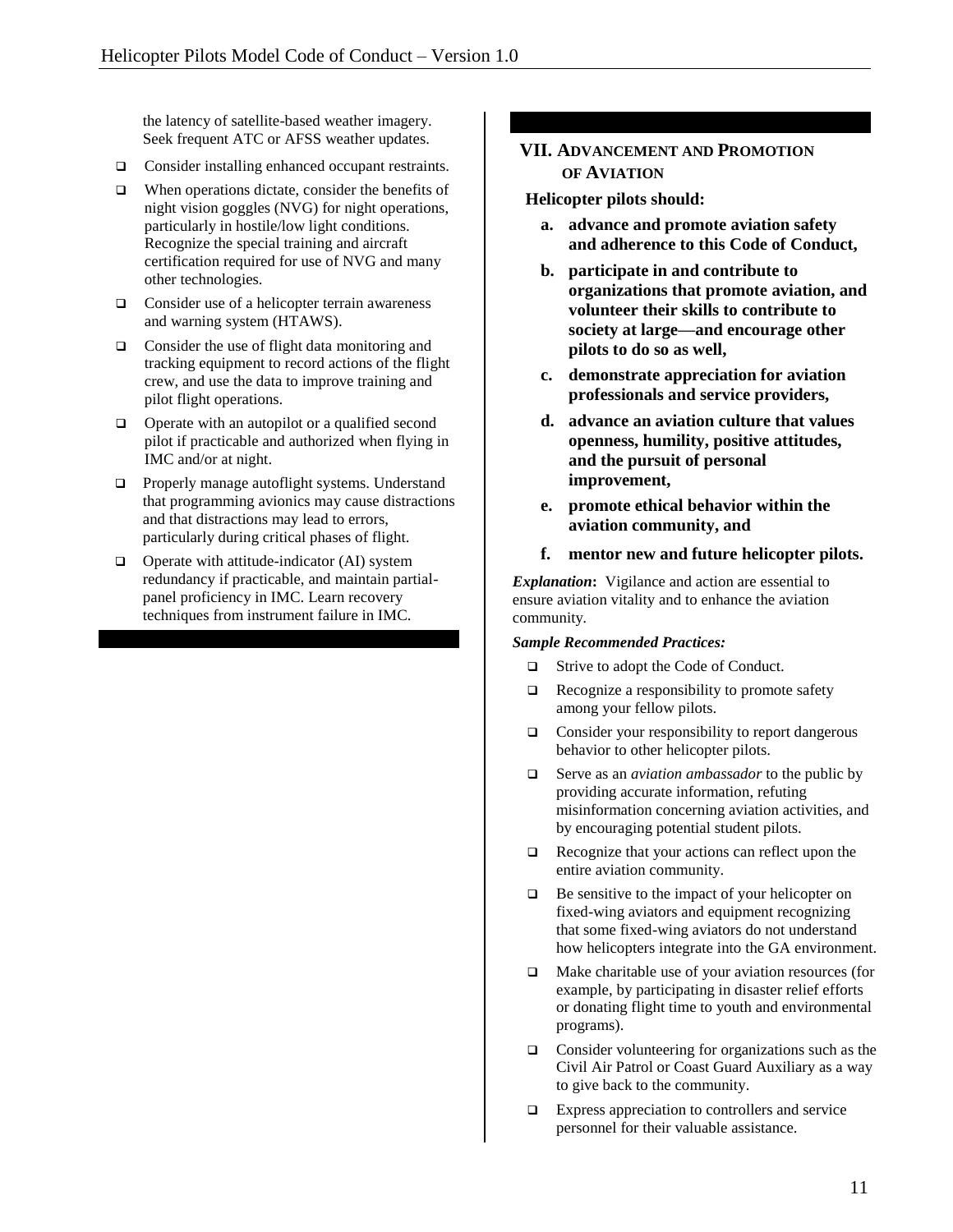- □ Participate in aviation-related fundraising events.
- Adhere to the highest ethical principles in all aviation dealings, including business practices.
- $\Box$  Seek to resolve disputes quickly and informally.

#### **ADDITIONAL RESOURCES**

- Annotated Commentary, source materials, implementation examples, and supplemental aides for the Codes of Conduct are available at [<www.secureav.com/Notes-for-Implementers.pdf>](http://www.secureav.com/Notes-for-Implementers.pdf).
- Resources to help [*insert your organization here*] advance pilot skills and promote flight safety are available at <www.[*your organization*].org/>.
- Resources to help develop passenger briefings are available at [<http://secureav.com/Passenger-](http://secureav.com/Passenger-Briefing-Listings-Page.html)[Briefing-Listings-Page.html>](http://secureav.com/Passenger-Briefing-Listings-Page.html).
- The AVIATION MAINTENANCE TECHNICIANS, AVIATORS, FLIGHT INSTRUCTORS, GLIDER AVIATORS, HELICOPTER PILOTS, LIGHT SPORT AVIATORS, SEAPLANE PILOTS, and STUDENT PILOTS MODEL CODES OF CONDUCT are available at [<www.secureav.com>](http://www.secureav.com/).
- $\Box$  Further information about helicopter aviation is available at:

| HAI:           | <www.rotor.com></www.rotor.com>                                      |
|----------------|----------------------------------------------------------------------|
| <b>IHST:</b>   | <http: www.ihst.org=""></http:>                                      |
| FAA:           | <www.faa.gov>, <www.faasafety.gov></www.faasafety.gov></www.faa.gov> |
| AEA:           |                                                                      |
|                | <www.aea.net></www.aea.net>                                          |
| AOPA:          | < <u>www.aopa.org</u> >                                              |
| EAA:           | <www.eaa.org></www.eaa.org>                                          |
| <b>NBAA:</b>   | <www.nbaa.org></www.nbaa.org>                                        |
| <b>NEMSPA:</b> | <www.nemspa.org></www.nemspa.org>                                    |
|                | <b>ABBREVIATIONS</b>                                                 |
| AD             | Airworthiness Directive                                              |
| AI             | Attitude Indicator                                                   |
| <b>AFSS</b>    | <b>Automated Flight Service Station</b>                              |
| AGL            | Above Ground Level                                                   |
| ATC            | Air Traffic Control                                                  |
| CRM            | <b>Crew Resource Management</b>                                      |
| <b>FAA</b>     | Federal Aviation Administration                                      |
| <b>FBO</b>     | <b>Fixed Base Operator</b>                                           |
| <b>HTAWS</b>   | Helicopter Terrain and Warning Systems                               |
| <b>IFR</b>     | <b>Instrument Flight Rules</b>                                       |
| <b>ILS</b>     | <b>Instrument Landing System</b>                                     |
| <b>IMC</b>     | <b>Instrument Meteorological Conditions</b>                          |
| <b>IIMC</b>    | Inadvertent IMC                                                      |
| <b>IPC</b>     | <b>Instrument Proficiency Check</b>                                  |
| <b>MSL</b>     | Mean Sea Level                                                       |
| <b>NVG</b>     | <b>Night Vision Goggles</b>                                          |
| <b>OGE</b>     | Out-of-Ground Effect                                                 |
| PF             | Pilot Flying                                                         |
| <b>PM</b>      | <b>Pilot Monitoring</b>                                              |
| <b>PTS</b>     | <b>Practical Test Standards</b>                                      |
| <b>RFM</b>     | Rotorcraft Flight Manual                                             |
| <b>SB</b>      | Service Bulletin                                                     |
| <b>SOP</b>     | <b>Standard Operating Procedure</b>                                  |
| <b>SMS</b>     | <b>Safety Management System</b>                                      |
| <b>SRM</b>     | Single Pilot Resource Management                                     |
| TFR            | <b>Temporary Flight Restrictions</b>                                 |
| VFR            | <b>Visual Flight Rules</b>                                           |
| <b>VMC</b>     | Visual Meteorological Conditions                                     |